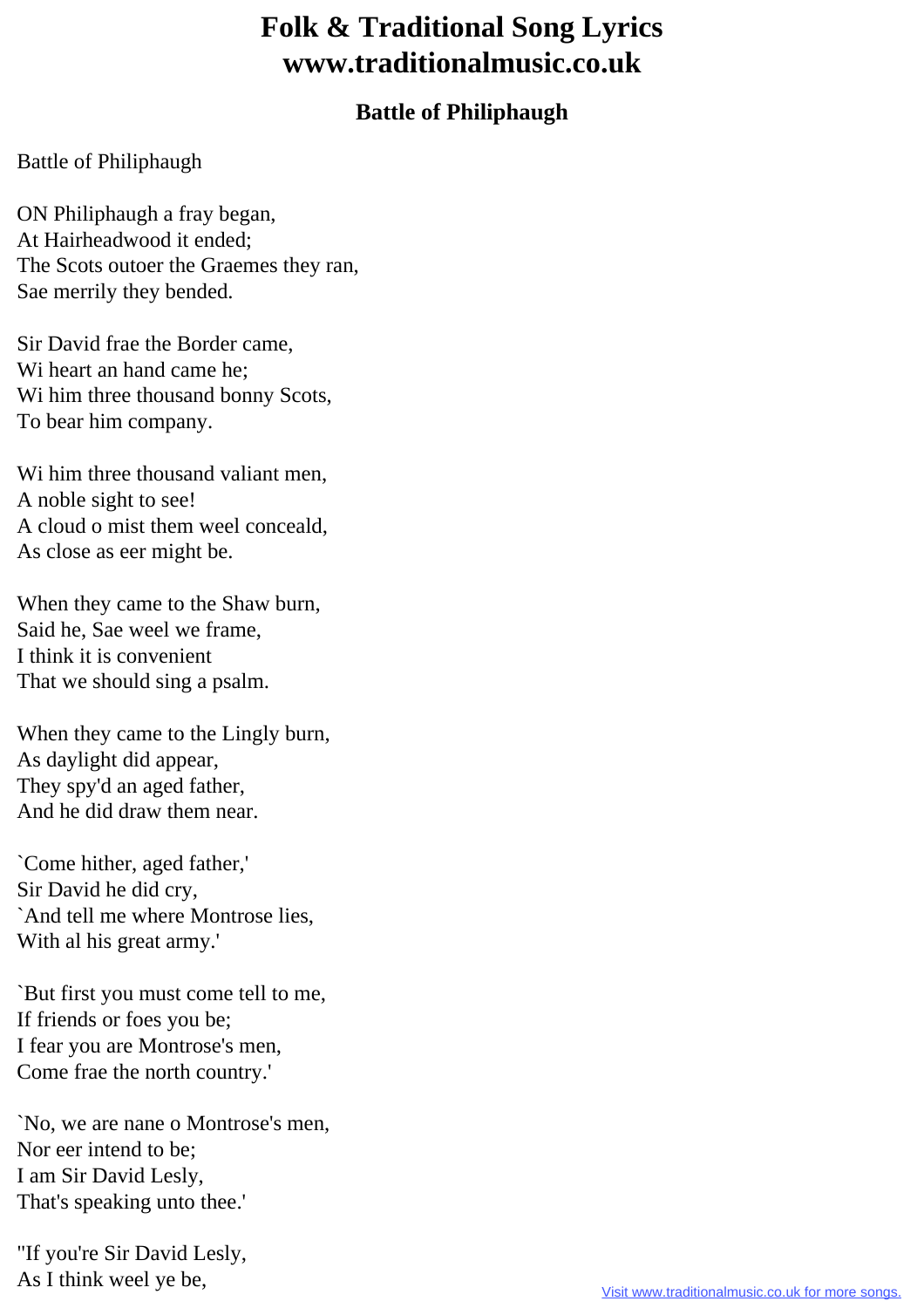I am sorry ye hae brought so few Into your company.

`There's fifteen thousand armed men Encamped on yon lee; Ye'll never be a bite to them, For aught that I can see.

`But halve your men in equal parts, Your purpose to fulfill; Let ae half keep the water-side, The rest gae round the hill.

`Your nether party fire must, Then beat a flying drum; And then they'll think the day's their ain, And frae the trench they'll come.

`Then, those that are behind them maun Gie shot, baith grit and sma; And so, between your armies twa, Ye may make them to fa.'

`O were ye ever a soldier?' Sir David Lesly said; `O yes; I was at Solway Flow, Where we were all betrayd.

`Again I was at curst Dunbar, And was a prisner taen, And many weary night and day In prison I hae lien.'

`If ye will lead these men aright, Rewarded shal ye be; But, if that ye a traitor prove, I'll hang thee on a tree.'

`Sir, I will not a traitor prove; Montrose has plunderd me; I'll do my best to banish him Away frae this country.'

He halvd his men in equal parts, His purpose to fulfill; The one part kept the water-side, The other gaed round the hill.

The nether party fired brisk,